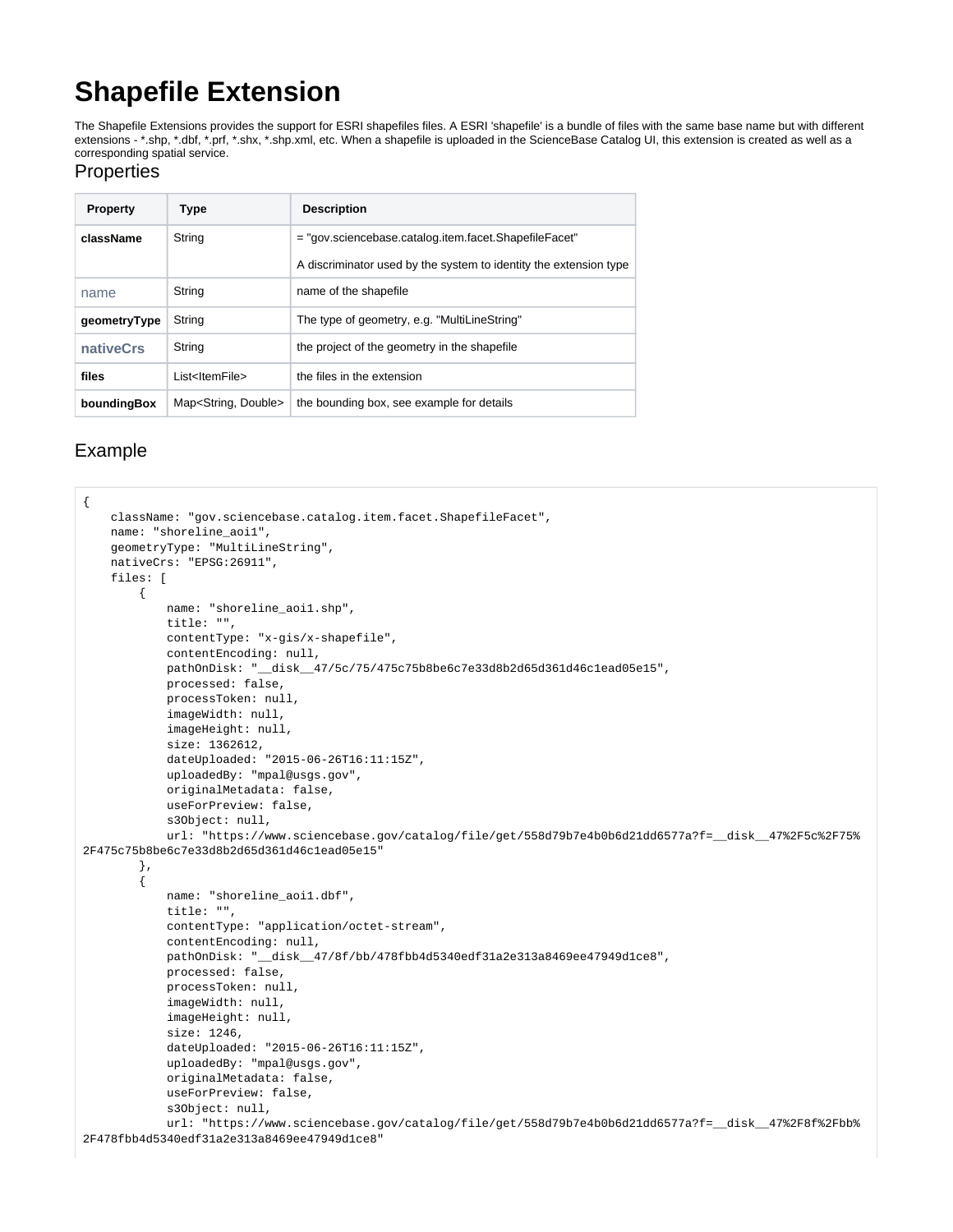```
 },
\left\{ \begin{array}{ccc} 1 & 1 & 1 \\ 1 & 1 & 1 \end{array} \right\} name: "shoreline_aoi1.shx",
             title: "",
             contentType: "x-gis/x-shapefile",
             contentEncoding: null,
             pathOnDisk: "__disk__3d/64/42/3d644253f5c5b4816ff1d37d6fca2307dfda7a47",
             processed: false,
             processToken: null,
             imageWidth: null,
             imageHeight: null,
             size: 756,
             dateUploaded: "2015-06-26T16:11:15Z",
             uploadedBy: "mpal@usgs.gov",
             originalMetadata: false,
             useForPreview: false,
             s3Object: null,
            url: "https://www.sciencebase.gov/catalog/file/get/558d79b7e4b0b6d21dd6577a?f=_disk_3d%2F64%2F42%
2F3d644253f5c5b4816ff1d37d6fca2307dfda7a47"
         },
\left\{ \begin{array}{ccc} 1 & 1 & 1 \\ 1 & 1 & 1 \end{array} \right\} name: "shoreline_aoi1.prj",
             title: "",
             contentType: "text/plain",
             contentEncoding: null,
             pathOnDisk: "__disk__d9/71/00/d971007e9ca41e9b79884dae64182d0d1144a47c",
             processed: false,
             processToken: null,
             imageWidth: null,
             imageHeight: null,
             size: 542,
             dateUploaded: "2015-06-26T16:11:15Z",
             uploadedBy: "mpal@usgs.gov",
             originalMetadata: false,
             useForPreview: false,
             s3Object: null,
            url: "https://www.sciencebase.gov/catalog/file/get/558d79b7e4b0b6d21dd6577a?f= disk d9%2F71%2F00%
2Fd971007e9ca41e9b79884dae64182d0d1144a47c"
         },
         {
             name: "shoreline_aoi1.shp.xml",
             title: "",
             contentType: "application/fgdc+xml",
             contentEncoding: null,
             pathOnDisk: "__disk__1c/e9/f7/1ce9f7422d54646a264c18bc811484ac6e61b870",
             processed: false,
             processToken: null,
             imageWidth: null,
             imageHeight: null,
             size: 8246,
             dateUploaded: "2015-06-26T16:11:15Z",
             uploadedBy: "mpal@usgs.gov",
             originalMetadata: true,
             useForPreview: false,
             s3Object: null,
            url: "https://www.sciencebase.gov/catalog/file/get/558d79b7e4b0b6d21dd6577a?f=_disk_1c%2Fe9%2Ff7%
2F1ce9f7422d54646a264c18bc811484ac6e61b870"
         },
         {
             name: "shoreline_aoi1.cpg",
             title: "",
             contentType: "text/plain",
             contentEncoding: null,
             pathOnDisk: "__disk__47/f6/5f/47f65f2be67724d1e2cab98460e2348df9cb92bc",
             processed: false,
             processToken: null,
             imageWidth: null,
             imageHeight: null,
             size: 5,
             dateUploaded: "2015-06-26T16:11:15Z",
             uploadedBy: "mpal@usgs.gov",
```